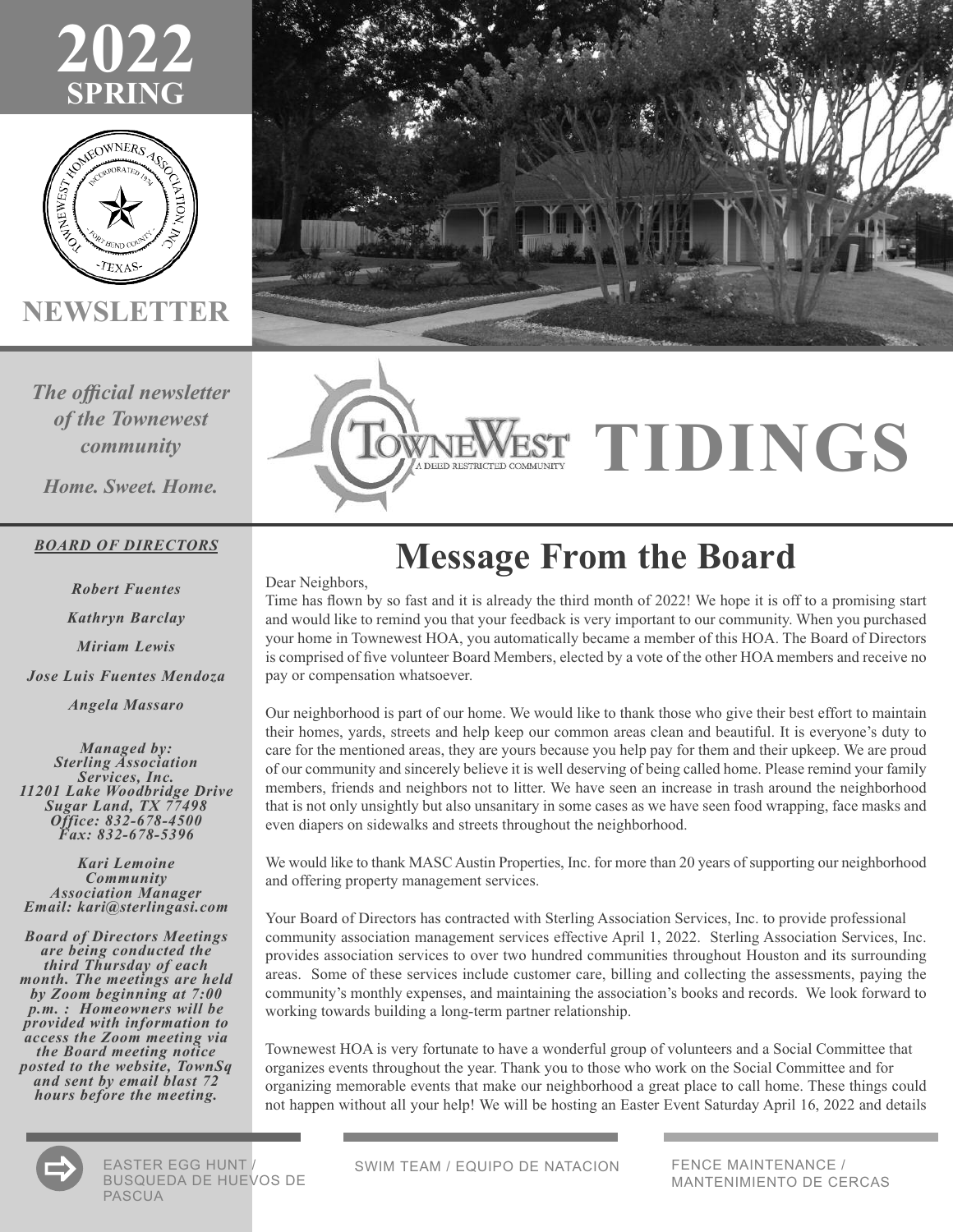will be posted on the website, TownSq, email blast and other social media outlets as soon as they are available. If you have not signed up for TownSq, what are you waiting for?

We would like to remind all Homeowners and Tenants that your clubhouse is available for rental! Please visit the website for information and requirements for rental. Please note that reservations are on a first-come, first-served basis. A \$200.00 rental fee and \$350.00 deposit must accompany all reservations.

The Board of Directors meets on a monthly basis and welcomes all owners and residents to attend and participate in person or by teleconference. If you have concerns, questions or suggestions regarding our neighborhood you may discuss these during these meetings, contacting a Board member or the Management Company directly, by phone, website or email.

Our neighborhood has a special committee that is actively trying to get Fort Bend County to help us with the urgent street repairs necessary in our neighborhood. Please stop by during our next Board Meetings to sign the petition for K.P. George to repair our streets.

Help us continue to work together for the common good and improvement of our beautiful neighborhood.

Sincerely, Robert Fuentes, President Kathryn Barclay, Vice President Jose Luis Fuentes Mendoza, Secretary Angela Massaro, Member at Large Miriam "Mickey" Lewis, Treasurer

## **Mensaje de La Mesa Directiva**

Estimados vecinos,

Esperamos que 2022 tenga un comienzo prometedor y nos gustaría recordarle que sus comentarios son muy importantes para nuestra comunidad. Cuando compró su casa en Townewest HOA, automáticamente se convirtió en miembro de esta HOA. La Junta Directiva está compuesta por cinco miembros voluntarios de la Junta, elegidos por voto de los otros miembros de la HOA y no reciben pago ni compensación alguna.

Nuestro barrio es parte de nuestro hogar. Nos gustaría agradecer a aquellos que dan su mejor esfuerzo para mantener sus hogares, patios, calles y ayudan a mantener nuestras áreas comunes limpias y hermosas. Es deber de todos cuidar las áreas mencionadas, son de ustedes porque ayudan a pagarlas y su mantenimiento. Estamos orgullosos de nuestro complejo y creemos sinceramente que merece ser llamado hogar. Recuerde a sus familiares, amigos y vecinos que no tiren basura. Hemos visto un aumento en la basura alrededor del vecindario que no solo es antiestética sino también antihigiénica en algunos casos, ya que hemos visto envoltorios de alimentos, máscaras faciales e incluso pañales en las aceras y calles de todo el vecindario.

Nos gustaría agradecer a MASC Austin Properties, Inc. por más de 20 años de apoyar a nuestro vecindario y ofrecer servicios de administración de propiedades.

Su junta directiva ha contratado a Sterling Association Services, Inc. para brindar servicios profesionales de administración de asociaciones comunitarias a partir del 1 de abril de 2022. Sterling Association Services, Inc. brinda servicios de asociación a más de doscientas comunidades en todo Houston y sus alrededores. Algunos de estos servicios incluyen la atención al cliente, la facturación y el cobro de las cuotas, el pago de los gastos mensuales de la comunidad y el mantenimiento de los libros y registros de la asociación. Esperamos trabajar para construir una relación de socios a largo plazo.

Townewest HOA es muy afortunado de tener un maravilloso grupo de voluntarios y un Comité Social que organiza eventos durante todo el año. Gracias a quienes trabajan en el Comité Social y por organizar eventos memorables que hacen de nuestro vecindario un gran lugar para llamar hogar. ¡Estas cosas no podrían suceder sin toda su ayuda! Organizaremos un Evento de Pascua el sabado 16 de abril de 2022 y los detalles se publicarán en el sitio web, TownSq, envío de correos electrónicos y otras redes sociales tan pronto como estén disponibles. Si no te has dado de alta en TownSq, ¿a qué estás esperando?

¡Nos gustaría recordarles a todos los propietarios e inquilinos que su clubhouse está disponible para rentar! Visite nuesttra página en internet para obtener toda la información y los requisitos para rentarla. Tenga en cuenta que las reservaciones hacen por orden de llegada. Una tarifa de alquiler de \$200.00 y un depósito de \$350.00 deben acompañar todas las reservaciones al agendar su uso.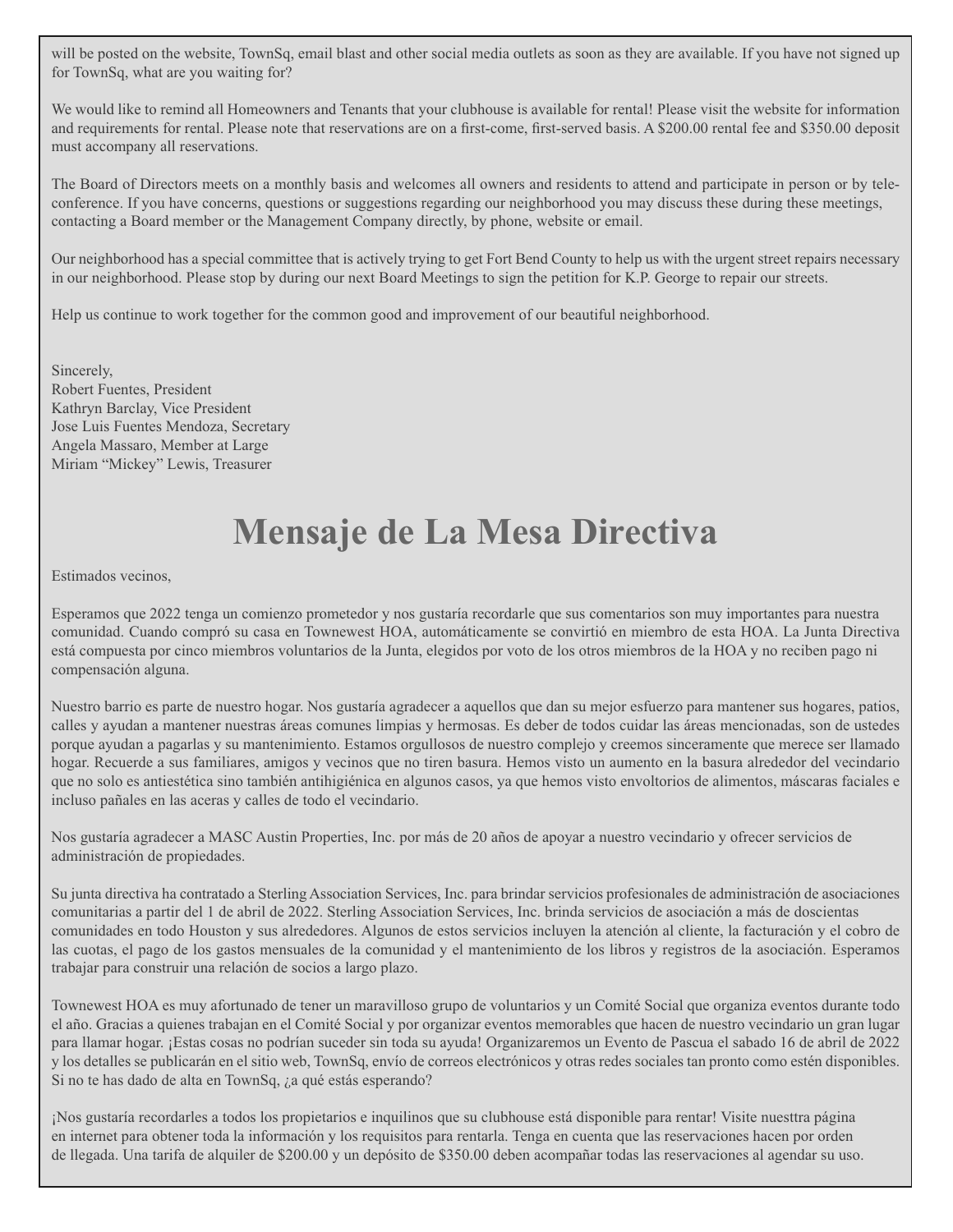## **Mensaje de La Mesa Directiva** (continúa)

La Junta Directiva se reúne mensualmente y da la bienvenida a todos los propietarios y residentes para que asistan y participen en persona o por teleconferencia. Si tiene inquietudes, preguntas o sugerencias con respecto a nuestro vecindario, puede discutirlas durante estas reuniones, comunicándose con un miembro de la Junta o la Compañía Administradora directamente, por teléfono, sitio web o correo electrónico.

Nuestro vecindario tiene un comité especial que está tratando activamente de lograr que el condado de Fort Bend nos ayude con las reparaciones urgentes de las calles necesarias en nuestro vecindario. Pase durante nuestras próximas reuniones de la Junta para firmar la petición de K.P. George para reparar nuestras calles.

Ayúdanos a seguir trabajando juntos por el bien común y la mejora de nuestro hermoso barrio.

Atentamente, Robert Fuentes, Presidente Kathryn Barclay, Vicepresidenta José Luis Fuentes Mendoza, Secretario Angela Massaro, Miembro en General Miriam "Mickey" Lewis, Tesorera



#### **Easter Egg Hunt**

**The Social Committee will host an Easter Event this year with the classic egg hunt. Take your picture with the Easter Bunny and enjoy your Easter with balloon artists and face painters.**

**See you soon!**

#### **Búsqueda de huevos de Pascua**

**El Comité Social organizará el Día de Pascua con la clásica búsqueda de huevos. Tómese una foto con el Conejito de Pascua y disfruta de tu Pascua con artistas de globos y pintacaras.**

**¡Nos vemos pronto!**

## Pool Wristbands

The Board of Directors has approved to offer an Early Bird Discount for residents registering for pool wristbands on weekends in the month of APRIL 2022. The times will be updated on the website very soon! On April 30th, the prices for new wristbands will return to \$3.00 and replacement wristbands will go back to \$5.00.

2022 Pool Season Early Bird Wristband Pricing

- \* Trade-in previous years' wristbands \$0
- \* New Applicants \$1
- \* Replacement wristbands \$3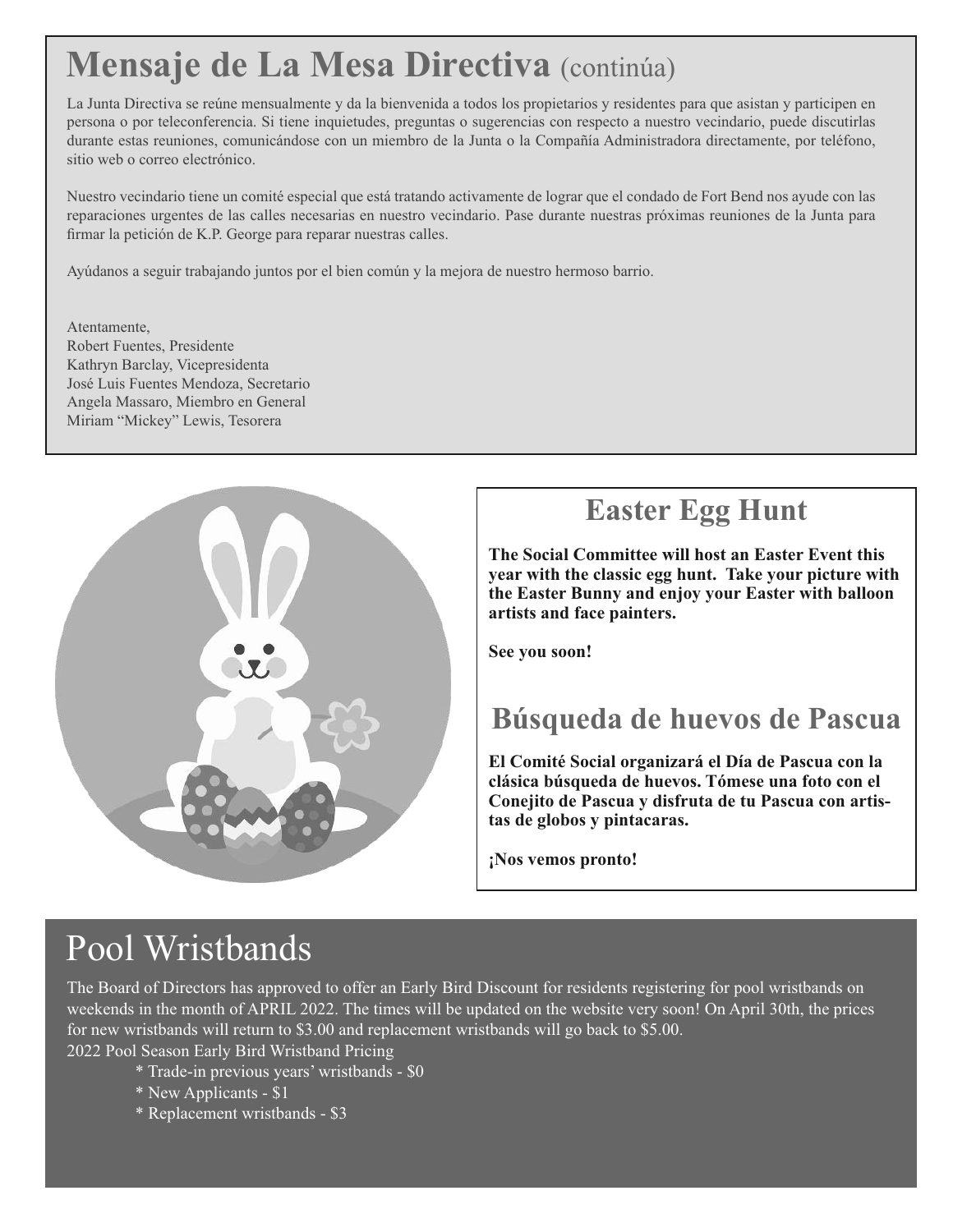## Pulseras la Alberca

La Junta Directiva aprobó ofrecer un descuento para los residentes que se registren para obtener pulseras para la alberca los fines de semana del mes de ABRIL de 2022. ¡Los horarios se actualizarán en la pagina de internet muy pronto! El 30 de abril, los precios de las pulseras nuevas volverán a \$3,00 y las pulseras de reemplazo a \$5,00.

Precios de la pulsera por registro TEMPRANO para la temporada de alberca 2022

- \* Intercambio de pulseras de años anteriores \$0
- \* Nuevos Solicitantes \$1
- \* Pulseras de reemplazo \$3

#### **Swim Team**

Calling all Townewest Swim Team Families,

Registration is OPEN!!! We are so excited about our 44th SWIM Season!!! We will have our Townewest Thursdays once again so let's show Townewest Swim Team Pride by wearing your TWST t-shirt every Thursday until May 27, 2022. Last year was an awesome year however, we will be swimming against teams in person this year. Therefore we would love to increase the number of swimmers so please share this invitation with your family and friends. Also, if you are interested in becoming a board member email me asap.

Please click on the link below to register: https://townewesttidalwaves.swimtopia.com

Can't wait to see you around the pool!

Latonia Rowe, Volunteer President Townewest Swim asap247@hotmail.com



#### **Equipo de Natación**

Llamando a todas las familias del equipo de Natación de Townewest,

¡¡¡Las inscripciones están ABIERTAS!!! ¡¡¡Estamos muy emocionados por nuestra temporada número 44!!! Tendremos nuestros Jueves de Townewest una vez más, así que mostremos el orgullo del equipo de natación de Townewest vistiendo su camiseta TWST todos los Jueves hasta el 27 de mayo de 2022. El año pasado fue un año increíble, sin embargo, estaremos nadando contra otros equipos este año. Por lo tanto, me encantaría aumentar la cantidad de nadadores. Así que comparta este mensaje con su familia y amistades. Además, si está interesado en convertirse en miembro de la junta directiva del equipo de natación, envíeme un correo electrónico lo antes posible.

> Puede registrar a su nadador en linea: https://townewesttidalwaves.swimtopia.com

> > Nos vemos en la alberca!

Latonia Rowe, Presidente Voluntaria del Equipo de Natación de Townewest asap247@hotmail.com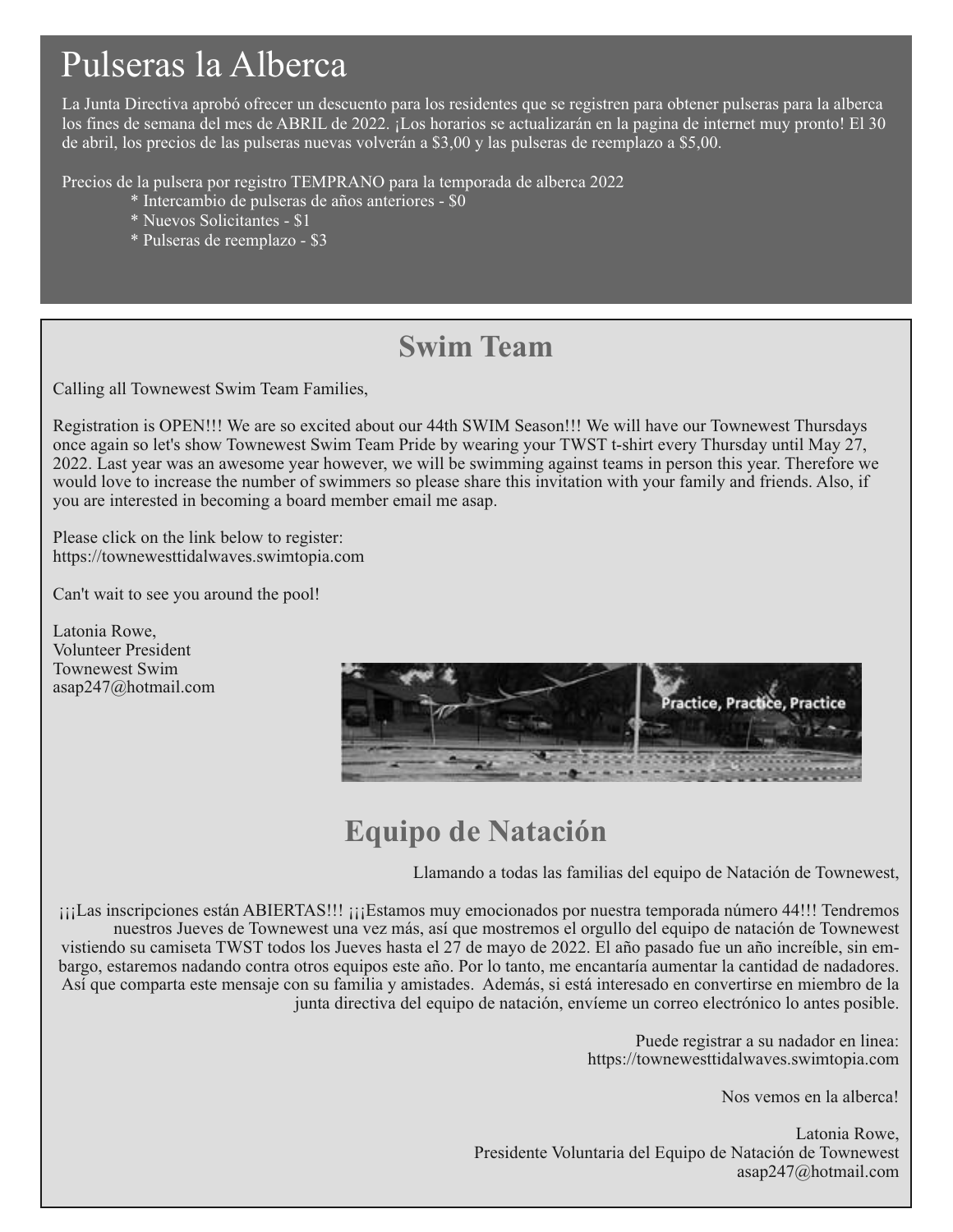#### **POOL MONITOR INTERVIEWS**

The Pool Committee will be interviewing for independent Pool Monitors. The ideal candidate will ensure that pool is ready for opening on the days it is scheduled to be open, assist in the management and stocking of snacks and beverage sales as requested, inspect pool and buildings for cleanliness and needed maintenance, report needed maintenance and dangerous conditions to lifeguards and Property Manager Liaison between Pool Contractor and Management Company as needed, help organize pool events as requested monitor pool activity including maintaining the Guest and Member log, report any observed emergencies or improper behavior to the lifeguards, authorities and/or the Management Company as the situation warrants.

Please contact Jose Luis Fuentes Mendoza, Co-Chair of the Pool Committee at jlfmtownewesthoa@gmail.com for more information.

#### **ENTREVISTAS AL MONITOR DE LA PISCINA**

El Comité de la Alberca entrevistará a interesados en los puestos de Monitores de la Alberca. El candidato ideal se asegurará de que la alberca esté lista para abrir en los días programados a estar abierta, asistirá en la gestión y el abastecimiento de refrigerios y ventas de bebidas según se solicite, inspeccionará la limpieza de la alberca y los edificios y el mantenimiento necesario, informará sobre el mantenimiento necesario y peligroso condiciones para los socorristas y el administrador de la propiedad, será enlace entre el contratista de la alberca y la empresa administradora según sea necesario, ayudar a organizar eventos en la alberca según se solicite monitorear la actividad de la piscina, incluido el mantenimiento del registro de invitados y miembros, informar cualquier emergencia observada o comportamiento inadecuado a los salvavidas, las autoridades y/o la administración Compañía según lo amerite la situación.

Comuníquese con José Luis Fuentes Mendoza, copresidente del Comité de la piscina en jlfmtownewesthoa@gmail.com para obtener más información.



#### **Make Sure Your Pet Is on A Leash!**

Dogs and cats may not run loose in our neighborhood. An animal on a leash is considered to be under direct physical control of a person. When animals are not on a leash they must be otherwise restrained, either behind a fence or in some other enclosure that will prevent their escape. Running at large may result in impoundment of the animal or in the issuance of one or more citations. For the safety of your pet, your neighbors and the community, please make sure to keep your pets on a leash or inside your property.

#### **¡Asegúrese de Que Su Mascota Tenga Correa!**

Los perros y gatos no pueden andar sueltos en nuestro vecindario. Se considera que un animal con correa está bajo el control físico directo de una persona. Cuando los animales no están atados, deben estar sujetos de otra manera, ya sea detrás de una cerca o en algún otro recinto que impida su escape. El correr en libertad puede resultar en la incautación del animal o en la emisión de una o más citaciones. Por la seguridad de su mascota, sus vecinos y la comunidad, asegúrese de mantener a sus mascotas con correa o dentro de su propiedad.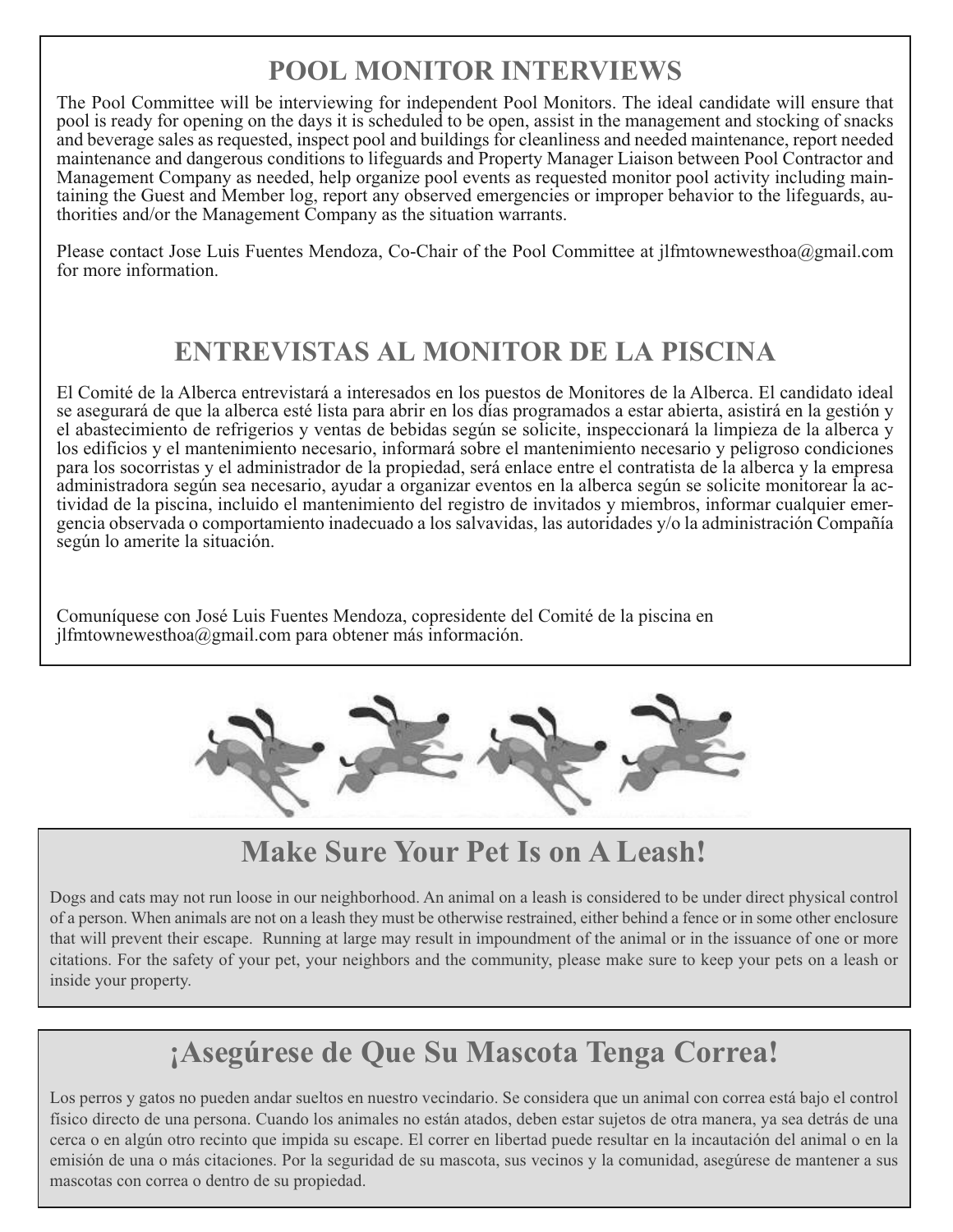#### **Fence Maintenance**

A high-quality fence complements your home and can increase its value and its curb appeal. But fences, like the rest of your home, are not immune to aging. Over months and years, weather and wear can break down even the best fences. Regular maintenance can help keep your fence looking new for as long as possible. Here are some tips to maintain your fence:



In addition to insects, moss, mold, and algae can damage a wood fence. If you spot moss, mold, or algae, you need to kill it and then remove it. You can usually kill it with a bleach solution and remove it with a hose or power washer. In some cases, cleaning fluids can be added directly to the power washer to clean your fence in a single step.

If you notice any sagging, loose boards, rotting, splitting, or really any signs of damage, don't waste any time. Act immediately to correct the problem. Damage to your fence, when left unchecked can create a much bigger and more expensive problem down the road, so preventative maintenance is in your best interest. Look for any loose nails and pound them back into place. Warped pickets may also be secured back with nails, depending on if it can be nailed to a board. Or you may choose to replace individual damaged pickets.

Wooden fence posts are typically pressure-treated to prevent moisture and insect issues. Standardized wooden fence posts are 4×4 or 4×6 and are made to stand up to the weather for years to come. Inspect the bottom of the posts to see if the wood is starting to rot. If you have exten-

sive rot, you will need to get a replacement post. You should also check for damage caused by weed whacking and try to keep this to a minimum in the future. Also remember to check your gates for any issues as well.

Proper maintenance is important to keeping your fence looking good. Addressing issues early can often times make the difference between having a minor repair now instead of a major fence replacement down the road.

#### **Mantenimiento de Cercas**

Una cerca de alta calidad complementa a su hogar, puede aumentar su valor y su atractivo exterior. Pero las cercas, como el resto de su hogar, no son inmunes al envejecimiento. Durante meses y años, el clima y el desgaste pueden derribar incluso las mejores cercas. El mantenimiento regular puede ayudar a que su cerca luzca como nueva durante el mayor tiempo posible. Aquí hay algunos consejos para mantener su cerca:

Además de los insectos, el musgo, el moho y las algas pueden dañar una cerca de madera. Si detecta musgo, moho o algas, debe matarlos y luego eliminarlos. Por lo general, puede matarlos con una solución de cloro y eliminarlo con una manguera o una hidrolavadora. En algunos casos, los líquidos de limpieza se pueden agregar directamente a la hidrolavadora para limpiar la cerca en un solo paso.

Si nota alguna tabla flácida, suelta, podrida, partida o realmente cualquier signo de daño, no pierda el tiempo. Actúe inmediatamente para corregir el problema. El daño a su cerca, cuando no se controla, puede crear un problema mucho mayor y más costoso en el futuro, por lo que el mantenimiento preventivo es lo mejor para usted. Busque clavos sueltos y vuélvalos a colocar en su lugar. Los postes deformados también se pueden asegurar con clavos, dependiendo de si se pueden clavar a una tabla. O puede optar por reemplazar los piquetes individuales dañados.

Los postes de madera para cercas generalmente se tratan a presión para evitar problemas de humedad e insectos. Los postes de cerca de madera estandarizados son 4×4 o 4×6 y están hechos para resistir el clima en los años venideros. Inspeccione la parte inferior de los postes para ver si la madera comienza a pudrirse. Si tiene una podredumbre extensa, deberá obtener una publicación de reemplazo. También debe verificar los daños causadospor la eliminación de malezas y tratar de mantenerlos al mínimo en el futuro. También recuerde revisar sus puertas para detectar cualquier problema.

El mantenimiento adecuado es importante para mantener su cerca en buen estado. Abordar los problemas a tiempo muchas veces puede marcar la diferencia entre tener una reparación menor ahora en lugar de un reemplazo importante de la cerca en el futuro.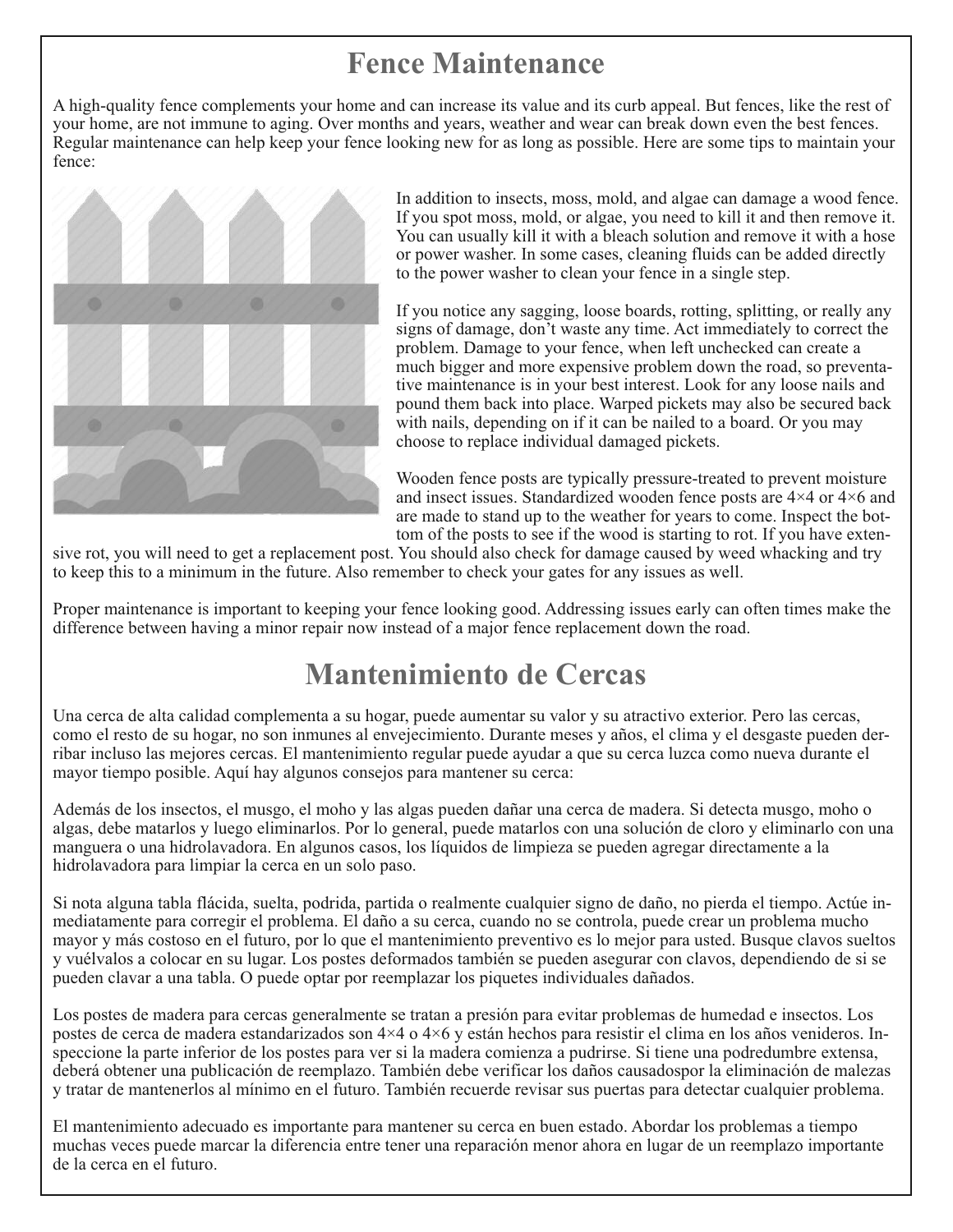## **Don't Forget to Sign Up for TownSq!**

Sterling Association Services, Inc. would like to remind everyone about TownSq — an all-in-one mobile app designed to help you connect, collaborate, and stay up to date with your association – any time on any device.

Download the app and register to:

- Easily communicate with your management team
- Manage your account and pay online
- Get up-to-date news and alerts
- Request and review status of service inquiries
- Engage with one another
- Access important association documents
- And more!



To register your account, please log onto www.townsq.io, use your account ID and the association zip code (77498). Set your password and account preferences and you will then be ready to start experiencing community your way with TownSq. Please contact us if you have any questions regarding this new process as we are excited to offer these new services to your community.

## **¡No Olvide Registrarse en TownSq!**



Sterling Association Services, Inc. desea recordarles <sup>a</sup> todos sobre el lanzamiento de TownSq, una aplicación móvil todo en uno diseñada para ayudarlo <sup>a</sup> conectarse, colaborar <sup>y</sup> mantenerse actualizado con su asociación, en cualquier momento y en cualquier dispositivo.

Descarga la aplicación y regístrate en:<br>
• Comuníquese fácilmente con su equipo de gestión<br>
• Administre su cuenta y pague en línea<br>
• Reciba noticias y alertas actualizadas<br>
• Solicitar y revisar el estado de las consulta

Para registrar su cuenta, inicie sesión www.townsq.io, use su ID de cuenta y el código postal de la asociación (77498). Establezca su contraseña y las preferencias de su cuenta y estará listo para comenzar a experimentar la comunidad a su manera con TownSq. Comuníquese con nosotros si tiene alguna pregunta sobre este nuevo proceso, ya que nos complace ofrecer estos nuevos servicios a su comunidad.

## **Make Sure To Submit Before Starting An Improvement**

We have noticed many homeowners are taking advantage of this time to make improvements to their home. Just as a reminder, if you are making any type of improvement to the exterior of your home, you must first submit an Architectural Improvement request form to Sterling Association Services, Inc. before starting the work. (This includes painting the exterior, room addition, and replacement of the roof, driveway and fence.) You can find the required form on our website or on TownSq. You can submit the form along with any specifications or samples in person at the management office, by email to kari@sterlingasi.com or by TownSq by General Request. Please make sure to submit the form with the necessary information and samples for a quicker response. We are receiving several applications and processing as quickly as possible to avoid delays in the work being done.